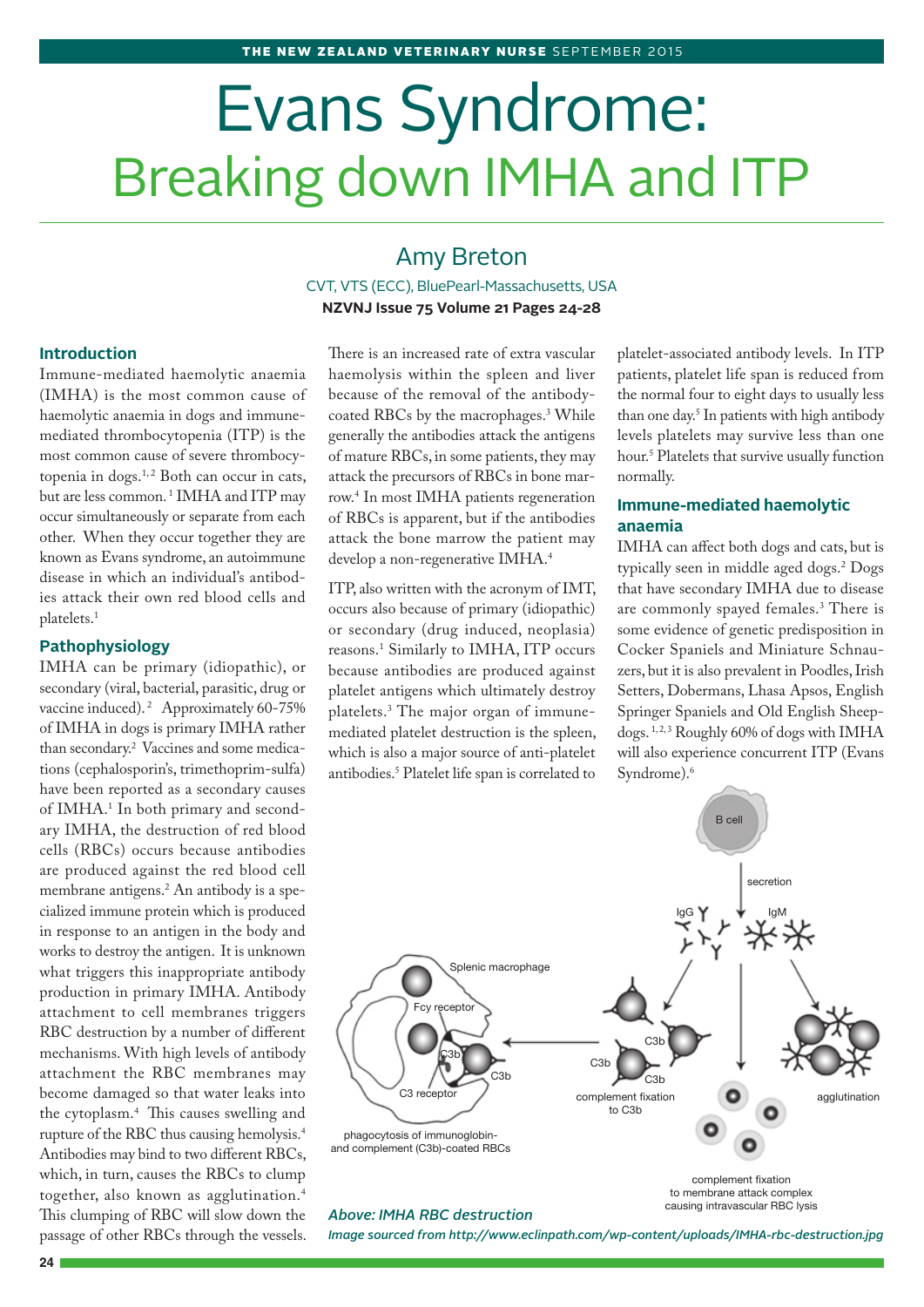Because the animal's body is destroying its RBCs, it typically presents with signs of anaemia. Anaemic signs include weakness/ collapse, lethargy, dull/depressed mentation, pale/white mucous membranes, bounding pulses, heart murmur and tachycardia.1 Some patients may present with a fever due to the immune and/or inflammatory response while others may be hypothermic due to the anemia.<sup>1,4</sup> The spleen and, less commonly, the liver may be enlarged since they are the major organs where RBC destruction takes place. As large quantities of RBCs are broken down, bilirubin is released into the blood stream which may overwhelm the liver causing some patients to become icteric.<sup>5</sup>

#### **Diagnosis of IMHA**

The *diagnosis* of IMHA relies heavily on blood work. On a complete blood count (CBC) 95% of dogs will have spherocytes (small, spherical RBCs).9 Agglutination, also known as clumping, of the RBCs usually occurs.1 There are several reported methods on how to perform a slide agglutination test, but all involve anticoagulated blood and 0.9% NaCl. One reference suggests taking one drop of anticoagulated blood (from a purple or capillary tube) and mixing with 10 drops of 0.9% NaCl on a slide.<sup>1</sup> Rouleax, which causes the RBC's to look like 'stacked coins' under the microscope, will disperse while agglutination will clump.1 Another reference suggests taking equal parts of 0.9% NaCl

and anticoagulated blood, placing them on a slide and rocking it back/forth for a minute.<sup>7</sup> It is not possible to differentiate between rouleax and autoagglutination using this method. 7 Lastly there are other references that recommend one drop of anticoagulated blood should be mixed with "several" drops of 0.9% NaCl on a slide and rocked back/ forth.8 It is recommended to look at the slide using a microscope to identify rouleax versus agglutination. No matter the method used, a positive agglutination test does not confirm or rule out IMHA, but it does mean the condition is acute and severe.<sup>4</sup>

A CBC should always be submitted to an outside laboratory to check for reticulocytes. Reticulocytes are immature red blood cells. The presence of them indicates a functioning bone marrow and often a better prognosis for the pet. Reticulocytes will circulate for about a day in the blood stream before developing into mature red blood cells. Reticulocytes are found in approximately 60-70% of IMHA patients and the number of reticulocytes is relative to the degree of anemia.<sup>2</sup>

The Coombs' test, also known as a direct antiglobulin test (DAT), offers a more conclusive diagnosis for IMHA.<sup>9</sup> The Coombs' test detects antibodies that are attached to the RBCs<sup>9</sup>, and consists of running a series of dilutions until agglutination occurs. False



*Above: Note the stacking appearance of the RBC's Image sourced from http://www.myelomapennstate.net/images/DrBayerl/Rouleaux50x.jpg.*

positives can occur, but they are rare. False negatives can occur because of a low amount of circulating antibodies.9 If the patient receives a blood transfusion or if there is a large amount of agglutination a direct Coombs' test will not be accurate.<sup>1,9</sup>

Flow cytometry is a newer test for evaluating antibodies in dogs.10 It allows for the detection of red cell surface bound immunoglobulin G (IgG) and immunoglobulin M (IgM) antibodies.10 Anaemic dogs are more likely to be positive for antibodies (IgG, IgM, or both) than nonanaemic dogs.11 However, dogs with IMHA have significantly higher percentages of the antibodies than other dogs that are anaemic for non-IMHA causes.<sup>11</sup> Flow cytometry for the detection of IgG on RBCs is highly sensitive and, therefore, very specific for the diagnosis of IMHA.11

In cats it is important to test for feline leukaemia and *Mycoplasma haemofelis* as they are often the cause of IMHA.<sup>3</sup> The organism will fall off red blood cells in samples that are greater than 24 hours old. Therefore it is best to make a blood smear with a fresh sample.<sup>12</sup> In an acute infection the organism is only visible 50% of the time. 12 In cats the anaemia is often regenerative and therefore offers a better prognosis.3

# **Complications of IMHA**

The *complications* of IMHA are vast. These include thrombocytopenia, disseminated intravascular coagulation (DIC), thromboembolism, gastrointestinal (GI) ulceration, renal failure and refractory anemia.<sup>2</sup> Thrombocytopenia can occur because of ITP (Evans Syndrome) or because of platelet consumption.2 The exact physiology of why ITP occurs concurrently with IMHA is unknown. 13

DIC can be triggered for a variety of reasons including thromboplastic substances released from the RBC membranes or tissue ischemia from hypoxia,<sup>2</sup> Ultimately coagulation times should be checked and patients should be monitored for signs of excessive bleeding, petechiae and ecchymoses.

Thromboemobolism, particularly pulmonary thromboembolism, can occur in patients with IMHA, but it is unknown how frequently this occurs. The exact pathogenesis remains unknown, but the release of thromboplastic substances from RBCs, high volume of circulating bilirubin, venipuncture,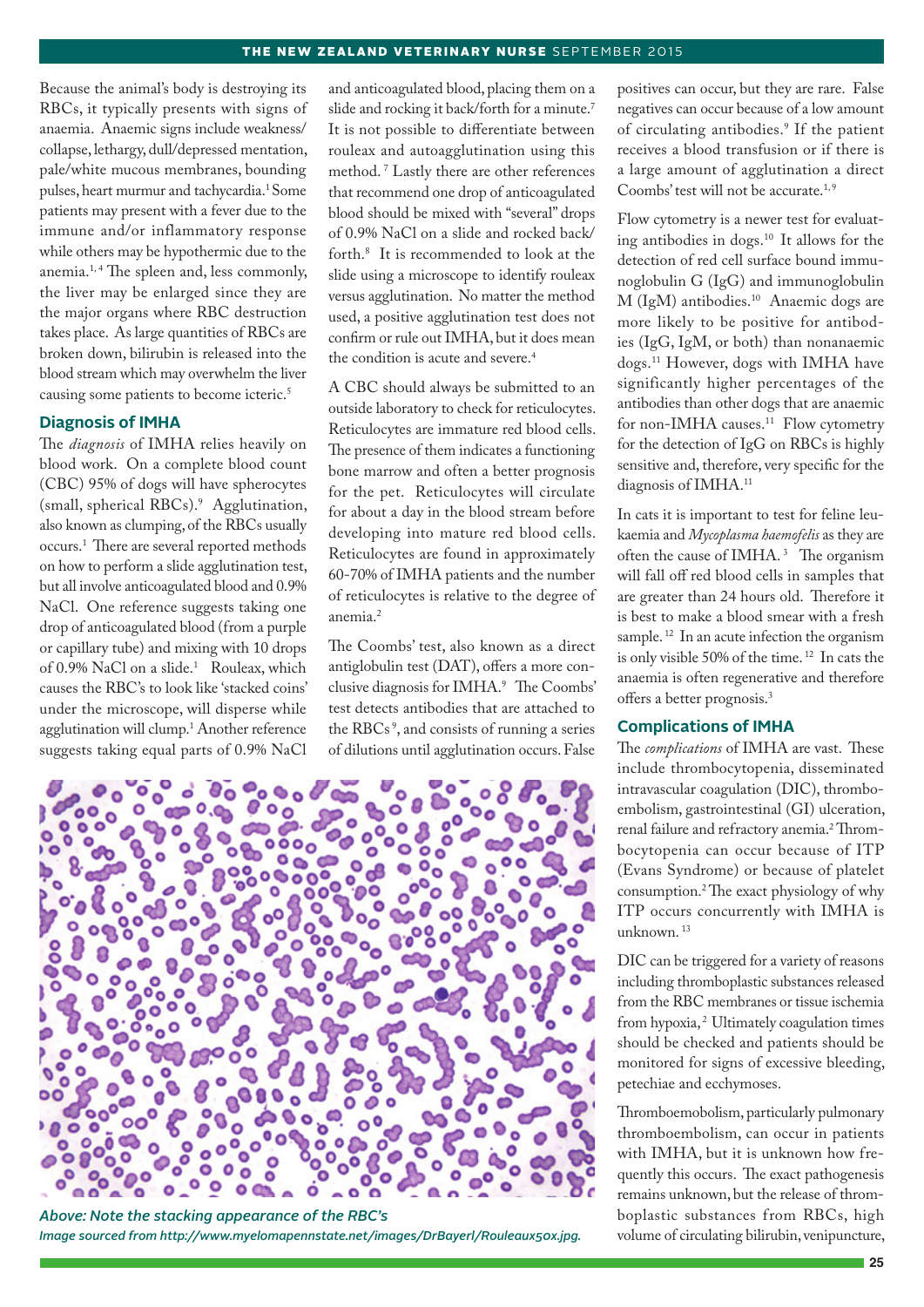catheters, and immunosuppressive agents may be contributing factors. 2,14 Pulmonary thromboembolism should be suspected in patients that suddenly develop respiratory distress.4

Gastrointestinal ulceration and bleeding can occur secondary to DIC, the use of glucorticosterioids, ischemic injury to the GI mucosa and thrombocytopenia.2 GI protectants are frequently used in these patients for these reasons. Renal injury can occur because of hypoperfusion, vasoconstriction, ischemia and dehydration.2 Patients may experience refractory anaemia because of a direct immune injury to erythroid precursors, bleeding from GI tract or suppressed erythropoiesis by immunosuppressive agents.2

# **Treatment of IMHA**

*Treatment* first involves dealing with the anaemia. This may include oxygen supplementation and/or red blood cell transfusion. There are valid concerns that transfusing a patient may worsen the IMHA, thus the recommendation that patients should not be transfused until they have a packed cell volume (PCV) less than 20–22%.4 If patients with a PCV greater than 22% are transfused there is an increased risk of thromboembolism.4 Haemoglobin based oxygen carriers are no longer available, but should they be available they offer greater oxygen carrying capacity then red blood cell transfusion and quickly alleviate signs of hypoxia.4

Fluid therapy is important. Stabilization of patients is usually achieved through the use of crystalloids. Maintenance of tissue perfusion is equally important, even when it results in further lowering of the hematocrit.<sup>14</sup> Fluids are also important in maintaining renal perfusion and helping to deal with the high levels of circulating bilirubin.10 Patients experiencing DIC should receive fresh frozen plasma.

Treatment may involve dealing with any underlying diseases that may have caused the IMHA (rickettsia, *Mycoplasma*, etc.). If the pet is experiencing primary IMHA, immunosuppressive drugs are given along with GI protectants to prevent GI bleeding.

Corticosteroids (prednisone, prednisolone) are the primary drugs used for helping to suppress the immune system.<sup>13</sup> High doses of corticosteroids help to reduce phagocytosis of RBCs, decrease production of cytokines and decrease the production of immunoglobulin IgG.3,16 Steroids are not as beneficial when dealing with intravascular haemolysis that is mediated by IgM, so in those cases other immunosuppressive agents (cyclosporine, cyclophosphamide) can be used.3 Unfortunately, the studies involving other immunosuppressive agents are limited and have shown they are not any more effective then corticosteroids.16 The most common corticosteroids are prednisone or prednisolone.16 The difference between prednisolone and prednisone is how they are metabolized. Prednisone is metabolized by the liver while prednisolone is not. Therefore prednisolone is generally considered easier in patients with liver disease. Response to corticosteroids includes rising haematocrit, adequate reticulocytes, reduced spherocytes, and reduced agglutination of the RBCs.<sup>2</sup>

Azathioprine is a purine (mimics DNA and RNA) analogue immunosuppressive drug that is commonly combined with prednisone therapy.16 Since it is commonly used with prednisone, its efficacy alone is unknown. Reports and studies are variable when it comes to its effectiveness when used with prednisone. It is thought to have a synergistic effect which allows for a faster reduction of prednisone. 6 Azathioprine is low-cost and well tolerated in dogs which is why it's an attractive choice as an additional line of defense.17 Unfortunately it can take up to six weeks for the medication to take full effect so it is used in conjunction with other medication. 17

In humans intravenous immunoglobulin (IVIG) is considered a first line treatment and is used in cases where prednisone doses are dangerously high or are ineffective.<sup>13</sup> There are several studies showing evidence that IVIG competitively inhibits the binding of canine IgG making it effective for IMHA.17 The mechanism of action of IVIG is not completely understood, but it may work on the cytokine network and help to neutralize autoantibodies.16 There have been no studies with regards to only IVIG being used by itself, so it is recommended that it is used in conjunction with prednisone or after an attempt with prednisone has occurred.<sup>13</sup> Unfortunately due to expense, periodic limited availability, potential increased risk of thromboembolic disease and the concern of the pet building a hypersensitivity reaction to the human product it is usually not the first choice of treatment.16

Lastly both cyclosporine (Atopica™, Novartis) and danazol (Danocrine, Winthrop Pharmaceuticals) have both been used to treat IMHA as secondary line medications.17 Cyclosporine has been widely used in people for IMHA as well as for transplantation surgery to help decrease factors that stimulate an inappropriate autoimmune response.17 Cyclosporine is generally well tolerated in dogs, but rare gastrointestinal signs can occur as a side effect which resolve after the drug is discontinued.17 The efficacy of danazol is not supported by any published reports and is rarely used perhaps because it can be hepatotoxic in dogs.17

A splenectomy can be performed, but is recommended as a last attempt in treatment due to the numerous risk factors of putting the pet under a general anaesthesia who is anemic.17 A splenectomy may help to decrease RBC destruction in patients with IMHA.16 It is not recommended if the pet also has ITP as the pet will likely bleed from the surgery and die as a result of its inability to clot. In humans where a splenectomy was performed on patients with Evans sydrome, the patient's response was poorer than those just receiving medical management. For patients who experience reoccurrences of Evans syndromes a splenectomy may be an option.

#### **Prognosis**

*Prognosis* depends on numerous things, but is more favourable in the cat than the dog. The number of blood transfusions required is a negative prognostic factor for IMHA.4 This could be because of the severity of the disease or because of the transfusion complications themselves. Dogs with Evans syndrome have a worse prognosis than those that have IMHA or ITP alone.18 Patients who experience DIC have a worse prognosis.<sup>14</sup>

# **Immune-mediated thrombocytopenia**

While not as common as IMHA, ITP occurs in dogs and less commonly in cats.19 There are numerous similarities between IMHA and ITP. It is more common in middle aged females. 19 Breeds that are predisposed include Airedales, Dobermans, Old English Sheepdogs, Cocker Spaniels and Poodles. 3

#### **Clinical Signs of ITP**

*Clinical signs* include petechial haemorrhage, ecchymoses, melena, haematuria, retinal haemorrhage and epistaxis. A worsening of the signs occurs in patients with severe thrombocytopenia (<10,000 platelets/µL).6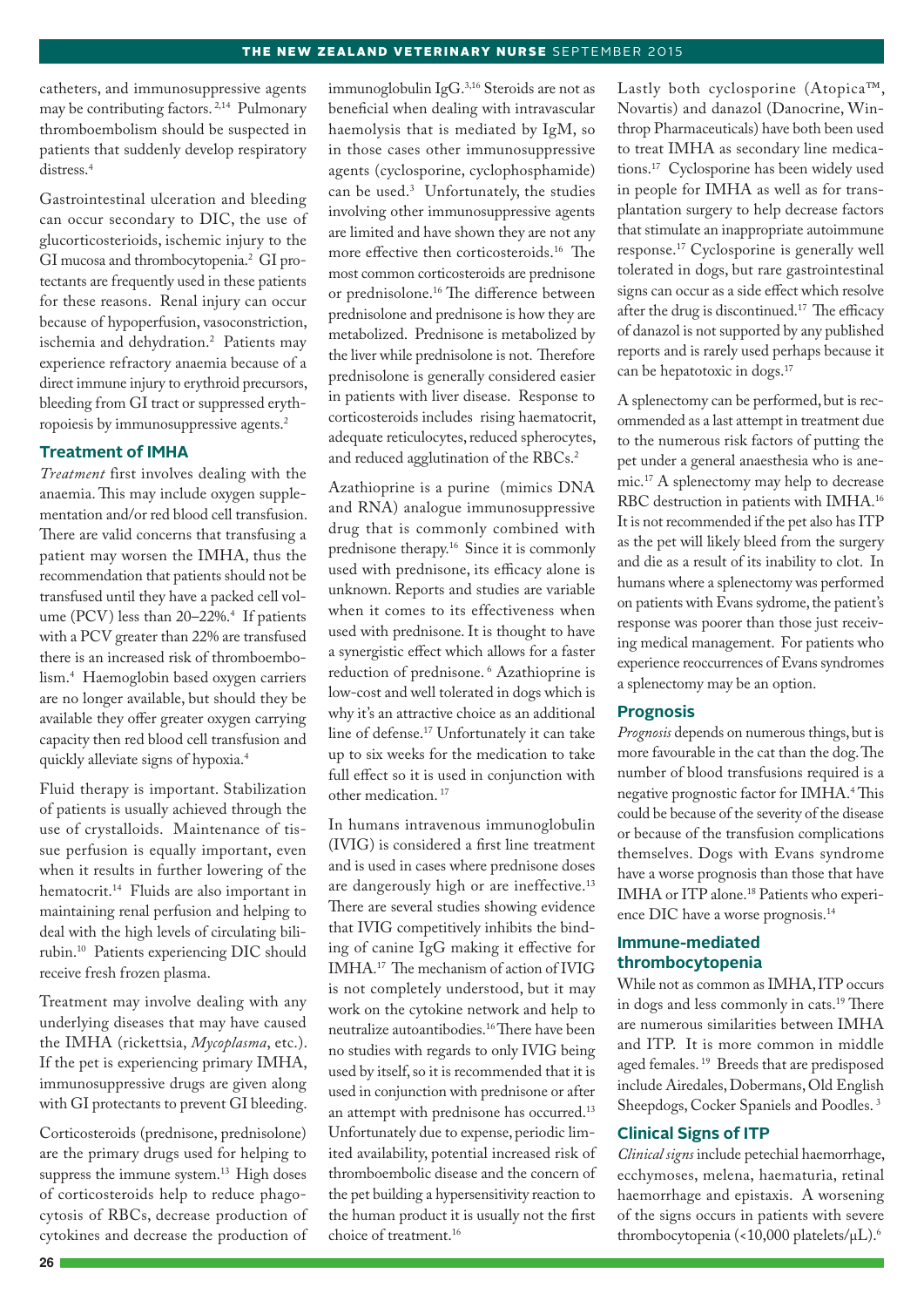#### **Diagnosis of ITP**

A *diagnosis* is performed by obtaining a platelet count. An in-house count can be performed by counting 10 high power fields, and divide by 10 to get the average per field.<sup>1</sup> Then multiple by 15,000 to obtain the total estimated platelet count.<sup>1</sup> A normal patient should have between 200,000-800,000 cell/ µL.1, 20 While a low in-house platelet test may suggest ITP, it is best to send a CBC for a manual platelet count to be read. A platelet count of less than 30,000 in addition to a low mean platelet volume (MPV) is highly suggestive of  $ITP<sup>1</sup>$  MPV (the average size of platelets) is increased when bone marrow has an active response to an insult (like an immune response). The bone marrow will release a high number of immature platelets which will increase the average size of the platelets, thus increasing MPV. Conversely the number of megakaryocytes in the bone marrow will be reduced. A 2008 study showed MPV to be almost 100% reliable when differentiating ITP from other causes of thrombocytopenia.21 An ELISA test for the presence of antiplatelet antibodies can be performed though it is not very specific to ITP.10 A negative results will rule out ITP, but a positive result just indicates thromocytopenia.10 ITP is ultimately a disease of rule-outs.

# **Complications of ITP**

The biggest *complication* of ITP is DIC. Coagulation times should be checked and patients should be monitored for signs of excessive bleeding, petechiae and ecchymoses.

# **Treatment of ITP**

*Treatment* is similar to that of IMHA. While transfusing with red blood cells is done to prevent life threatening anaemia in IMHA patients, the transfusion of platelet rich plasma or whole blood is not as common. Unfortunately platelets are extremely fragile and, if transfused, the patient's immune system will often destroy new platelets within hours.10 One application of transfusing is for those patients where a splenectomy has been chosen as a method of treatment.<sup>10</sup> Transfusing patients with whole blood right before surgery may decrease the rate of bleeding.

Patients with ITP will be put on corticosteroids (prednisone, prednisolone) and other adjunctive therapies may also be added (azathioprine, cyclophosphamide, danazol, cyclosporine).20 Vincristine may be added to the therapy because it interferes with some immune system effects on the platelets and also helps to mature megakaryocytes into functional platelets faster.<sup>20</sup> Several studies have shown that the addition of vincristine along with prednisone helped dogs reach 40,000 cells/µL faster than prednisone alone.20

# **Nursing care**

Patients with Evans syndrome often require intensive veterinary nursing care which is dependent on their degree of illness. Upon initial presentation these patients may require oxygen supplementation. Oxygen should be provided initially by the leaststressful route. <sup>22</sup> Oxygen hoods made from elizabethan collars tend to be well tolerated. Oxygen hoods tend to provide quick relief and  $FiO<sub>2</sub>$  levels can get up to 60% oxygen very quickly. 23 Small oxygen cages can be utilized for cats and  $FiO<sub>2</sub>$  levels can get up to 40%, but take anywhere from 25 minutes for the FiO2 to reach a level greater than 40%.23 You also cannot work with your patient if they are in a cage. Flow-by oxygen efficacy is still debated since it is unknown how much of the oxygen the animal actually inhales. The oxygen tubing must be inches away from the animal's nose in order for it to be effective.<sup>23</sup> Long term oxygen therapy can include the use of oxygen cages or nasal oxygen lines. Patients may need arterial blood gas or pulse oximetry performed to monitor overall oxygenation ability.

Blood transfusions may be needed and will require diligent monitoring. Patients should be monitored for any signs of a blood transfusion reaction including urticaria, vomiting, collapse, fever, shaking or panting.

Patients will also need to be monitored for blood transfusion illness, which can take up to five days to occur.

Physical exams should occur minimally every eight hours and include a heart rate, pulse rate, respiratory rate and effort, mucous membrane colour, capillary refill time, rectal temperature and neurological status. If there is any change from normal parameters, the veterinarian should be notified. Besides a stethoscope and thermometer to monitor vitals there are a couple other tools which can be utilized to improve patient monitoring: blood pressure, lactate and central venous pressure (CVP). Because patients are at risk for DIC it is important to look for early signs, which include excessive bleeding after venipuncture and/or petechiae on the gums, pinna or abdomen.

It is important that IMHA patients have their blood pressure monitored minimally every eight to twelve hours. If the mean arterial pressure (MAP) falls below 60 mmHg, the kidneys and other organs are not appropriately perfused putting the patient at risk for organ failure. Normalization of blood pressure, defined by a of MAP of 80-120 mmHg or systolic between 110-160 mmHg, is the goal in any Evans syndrome patient.<sup>25</sup>



*Above: Note the petechial haemorrhage on the gums Image sourced from http://www.hazeldeananimalhospital.ca/happy-tails/*